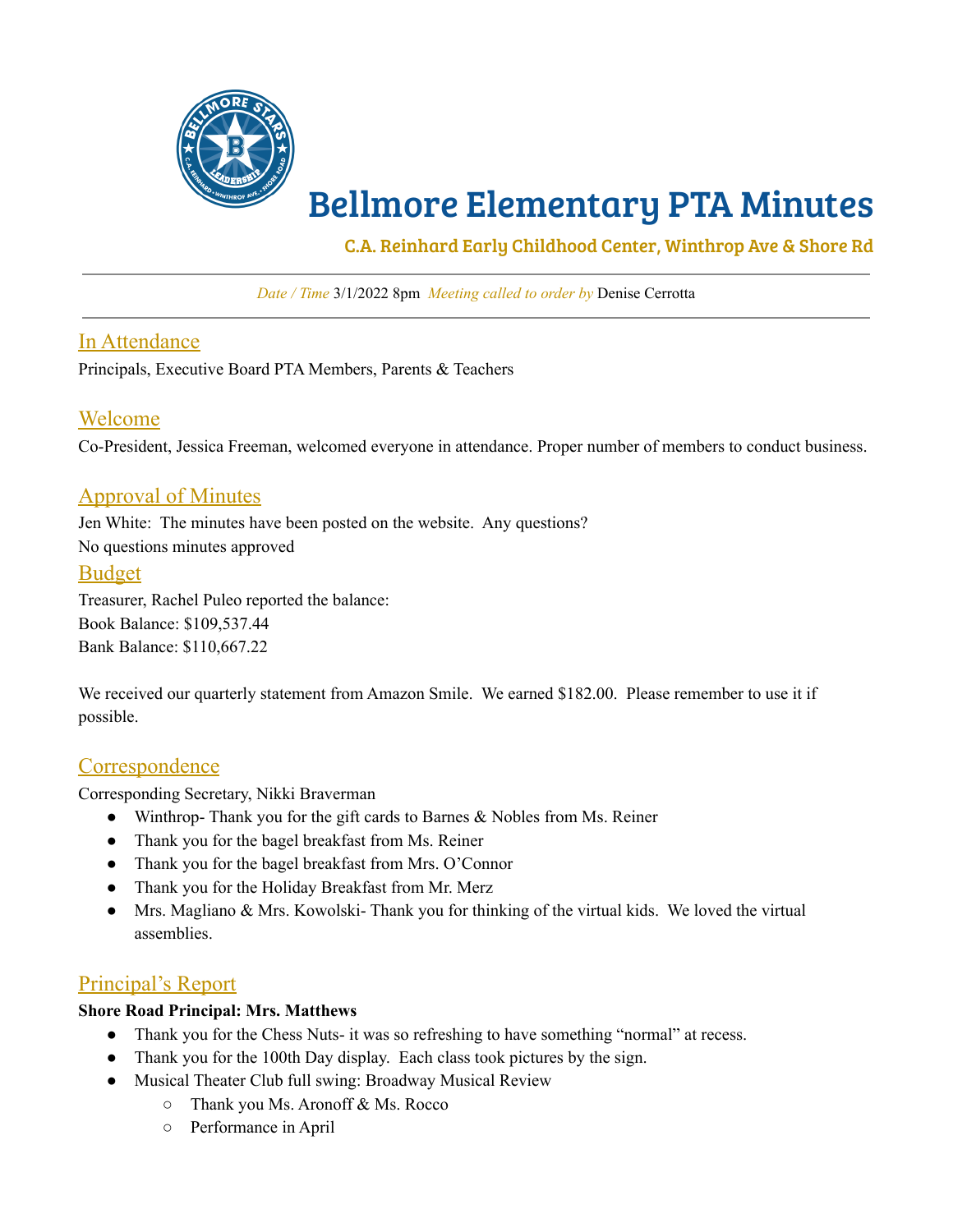- 5th Grade Science Fair- It was a fun evening.
	- 70 Leaders participated
	- Kids were so excited to be present.
	- Mr. W, our Science Consultant, really worked hard with the students, both individually and in groups.
- 6th Grade Science Fair- This Thursday
- Shining Stars Service Projects:
	- Valentines for Veterans
	- Honored 1st responders with cards/notes of thanks
	- 2 classes made displays for the NYPD where Officer Mora and Officer Rivera worked.
	- Rat Pack- Random acts of kindness. Superbowl Food Drive- Donated to the Bellmore Merrick Food Pantry
	- Mrs. Davidson- Spirit Day- Ways to spread kindness
- 6th Grade Olympic
	- Activities in the gym, sports challenges, posters, bring classes together, lots of yearbook pictures.
	- The energy in the gym was amazing.
	- Mrs. Popolaski's class were the Big Winners.
- NYS Assessments- Grades 3-6, 2 Days each Math & ELA- back to full exam
	- $O$  ELA 3/29 & 3/30
	- Letter sent home to opt out. Must complete in advance.
- PTA Health and Safety Week- keep an eye out for flyer
- Parent Teacher Conferences- School closed 3/14- Conferences 1-8, & 3/29 6-8.
- $\bullet$  Book Fair coming up 3/25
- Music in Our Schools- Fun ways to show school spirit
	- Check backpacks for a flyer
	- Fun dress up days- 90's music, 60's tie dye, Blues
- Advice for parents:
	- Seek 1st to understand then to be understood
	- Let your children know their voice is being heard. Make sure they have the opportunity to share their perspective and feel validated.

#### **Winthrop Ave Principal: Mrs. Curto**

- Thank you to PTA for Health & Safety week. B-Fit-Magic and importance of fitness and healthy eating. Oath to create healthy lifestyles; Virtual Northwell Nutrition- creative ways to get healthy food in, different drinks, make thoughtful food choices; Steve Petra- Petra Puppets- body systems, a ventriloquist to teach scientific terms and concepts of the nervous system  $\&$  brain, created a pause button
- Virtual Bellmore FD visit- Thank you to the Bellmore FD
- Christine Davidson- IN person anti bullying- be an upstander not a bystander; cyber bullying; what do you do if your friend is bullied.
- Spring Calendar:
	- Yoga, Dance (3rd Grade), American Indian (4th Grade)
	- Singing Club performance on 3/25
	- Report Card Portal opens 3/11, PTC 3/14 1-8pm, & 3/31 6-8pm
- Music in Our Schools:  $3/21-3/25$  fun dressing ideas to celebrate.
- Read Across America- 3/2 at 3pm Drop everything and read.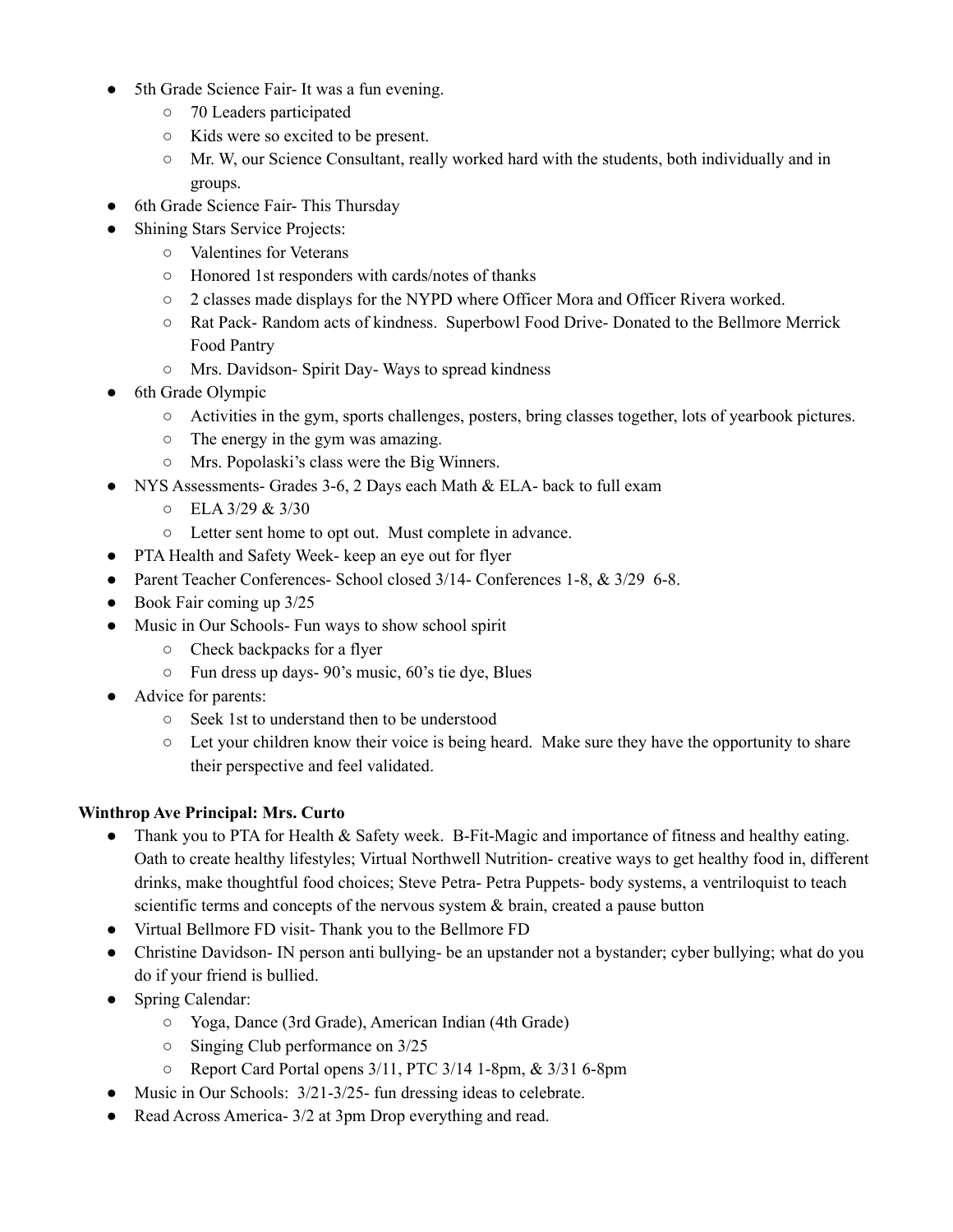#### **C.A. Reinhard Principal: Ms. Sanpietro for Mrs. Castine**

- March/April: Respect: Pause to see how to treat others; listen before speaking; practice at homethoughtful listening.
- PARP was a hugh success. 75,658 minutes read.
- 100th Day of school; Thank you for the sign-students loved it, each class took a picture by it; hall decorations, balloons grouped by 5's, special shirts, K-100's Museum Scavenger Hunt; 1st  $\&$  2nd Grade posted different ways to reach 100- Mrs. Seropean's Class won; Pre-k found #100 in different colors around the school.
- Music in Our School: Different music challenges at home with families; every morning there will be stop and move moments.
- Dr. Seuss Spirit Week- PTA Cultural Arts; Lee Knights Assembly Friday <sup>3/4</sup>.
- Community Service Leaders: 35 boxes of books for the Book Fairies.
- Report Cards available 3/11 on Portal; No school on 3/14 for PTC 1-8pm, 3/30 6-8pm.
- Guidance for Masks on buses coming soon.

# EVP Reports

Shore Rd- Alison Prainito & Jackie Taylor

- Alison
	- Thank you Chess Club- Best attendance yet!
	- Thank you for the March Bday Bulletin Board- always cute ideas.
	- 6th Grade Committee Shout out- Thanks for all the work
		- Yearbook due in a few weeks
	- Health & Safety week coming up soon- focus on mindfulness
	- Thank you Mrs. Matthews
- Winthrop Ave- Nikki Zimberg & Elizabeth Scuccimarri
	- Nikki Zimberg
		- Thank you for Chess Club organizers- Kids had so much fun
		- Health & Safety- Thank you to the organizers
		- Mrs. Curto- Thank you for always being so supportive
- Reinhard- Debra LoCascio & Jamie Guggenheim Shiner
	- Jaime
		- Thank you to all families who submitted the Mystery Reader Videos
		- Thank you to the PARP committee- It was great
		- 100th Day of School was a success
		- Thank you for organizing Dr Seuss Day
		- Thank you to all the Committees
		- Upcoming Events
			- BOGO Book Fair 3/24 & 3/25
			- Amazing events coming for the Spring- Check Folders

# Committee Reports

#### Membership- Jen White

● About 440 Members, still low membership compared to past years.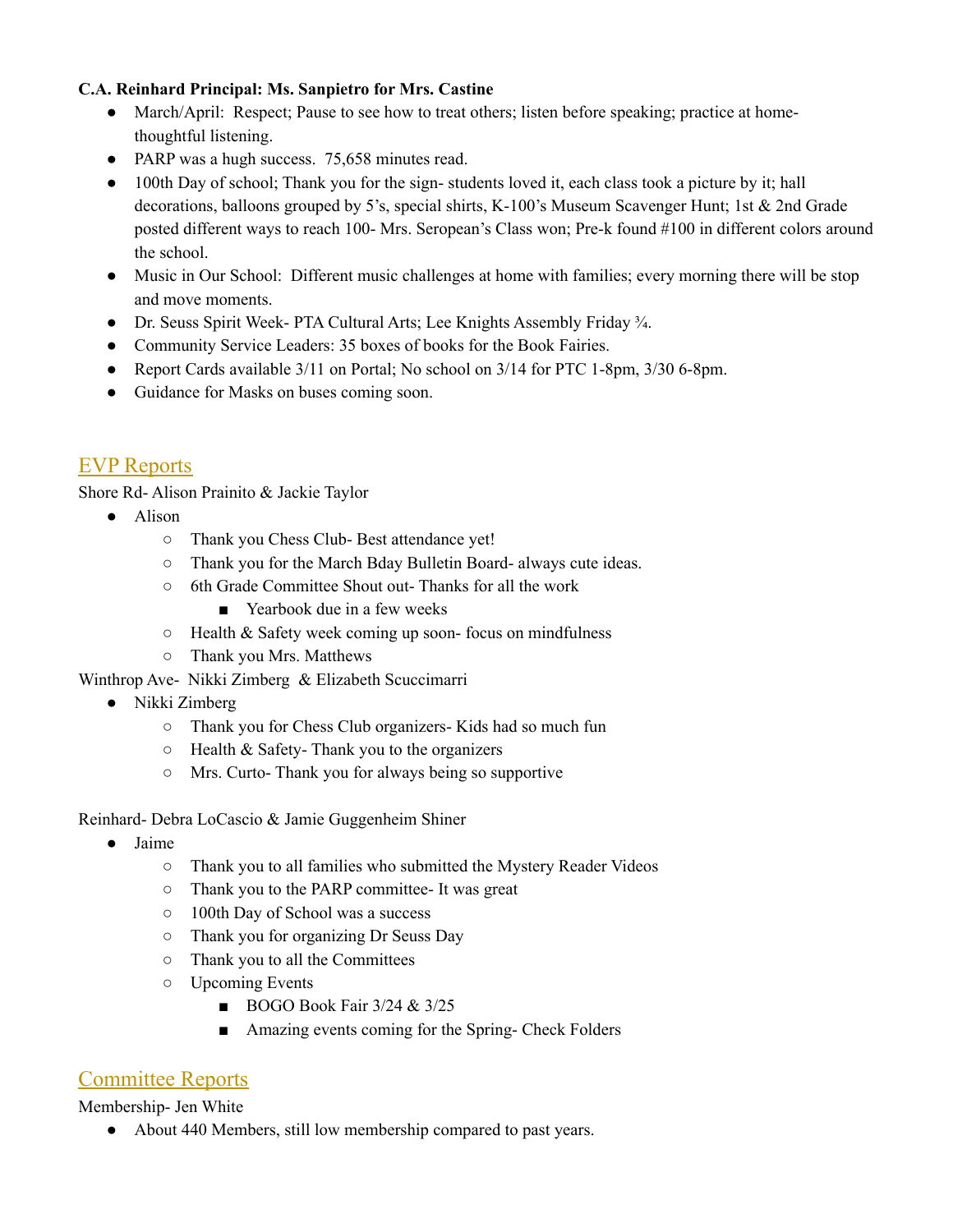- Not too late to join
- Supports programs and gives you a vote
- Link posted in the chat

Ways & Means- Tara Streeter

- Upcoming Umbrella Sale
- Valentines Day sale was very successful

6th Grade Committee- Leslie Cerverizzo & Nicole Oberst- Nicole

- Swag Sale went well
- Yearbook almost finished- Thank you Kristin Robinson for the hard work and dedication; it will be finished Mid-March
- BINGO! Coming back Friday May 20th- details to follow
- Dance- stated to plan, Carnival theme
- Irvin Simon will photoshop students into 6th grade group picture if they missed picture day.

Auction- Leah Walsh

- Auction Wed 4/27- Bayview on Water in Freeport
	- Indoor/Outdoor covered area
- Raffle Baskets  $&$  Games
- Restaurant owner is a Kennedy Graduate
- Solicitation starting-looking for all types of Donations
- Classrooms can donate gift cards or baskets
- Save the dates going out this week
- Invites going out in a few weeks

Nominating Committee: Nikki Zimberg

- Co-President: Jessica Freeman & Nikki Zimberg
- EVPs:
- Reinhard: Jaime Shiner & Nicole Oberst
- Winthrop: Elizabeth Scuccimarri
- □ Shore Rd: Jackie Taylor & Brianna Bacharach
- Recording Secretary: Jen White
- Corresponding Secretary: Jaime Braverman
- Still Need Treasurer & Winthrop Co-EVP

# Old business

● No Old Business

#### New business

● Nomination Presentation

Nominating Report: Nikki Zimberg

- Co-President: Jessica Freeman & Nikki Zimberg
- EVPs:

Reinhard: Jaime Shiner & Nicole Oberst Winthrop: Elizabeth Scuccimarri